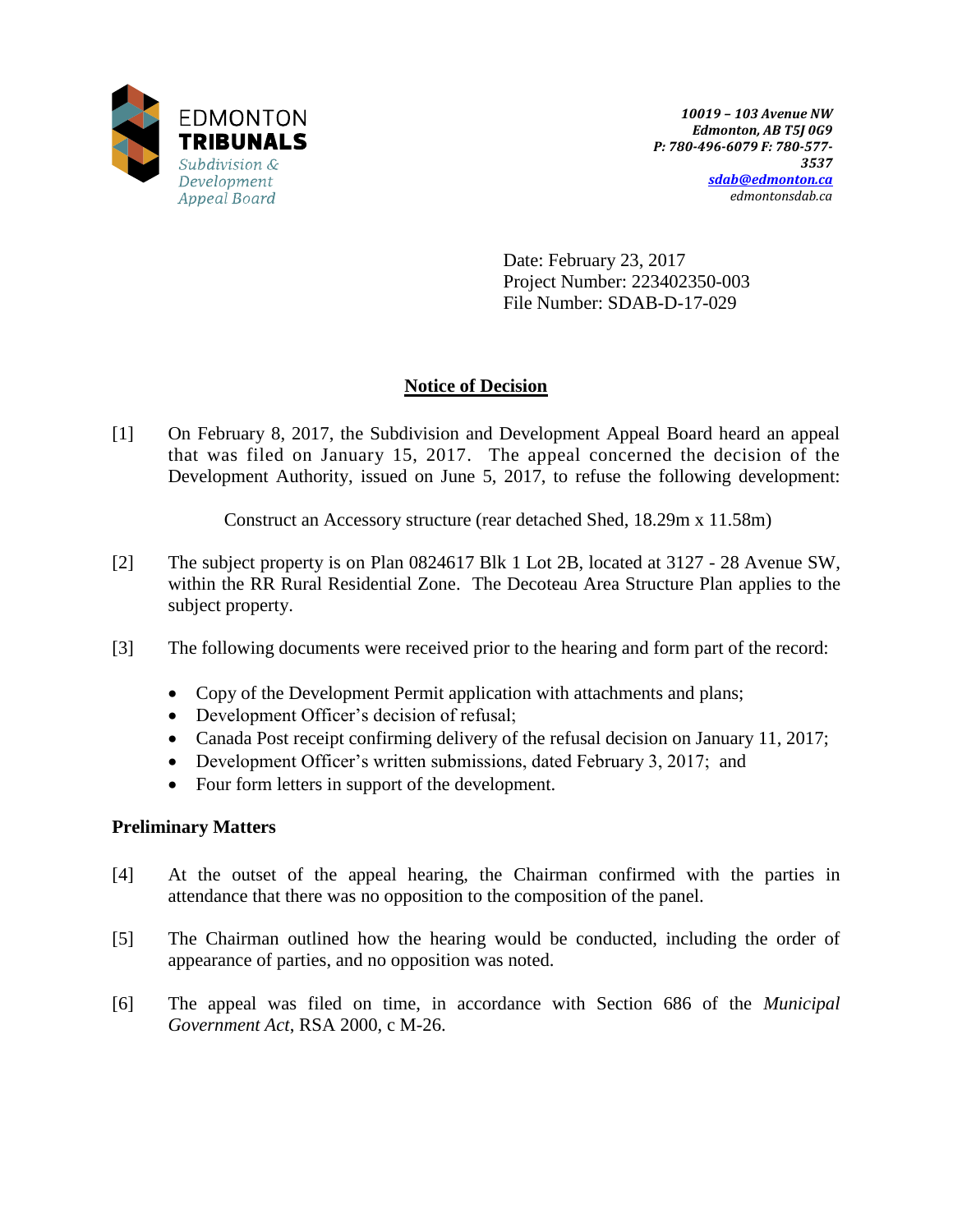### **Summary of Hearing**

- *i) Position of the Appellant, Ms. O. Cokan*
- [7] Ms. Cokan was accompanied by Mr. S. Cokan.
- [8] The application for the proposed shed was rejected due to the height of the structure being 10 centimetres higher than the maximum allowable height of 4.3 metres. The 5/12 roof pitch was recommended by the architect who designed the structure.
- [9] The shed is located on the southeast corner of a 2.8 acre lot. The neighbouring properties are also acreages. The shed is visible from 28 Avenue to the north, but is located approximately 600 feet from the road. Farmland is located to the south of the property, and large spruce trees line both the south and east property lines. The site is accessed via a long driveway off 28 Avenue.
- [10] Ms. Cokan explained that the principal dwelling will have a 3-car attached garage, which will be used by her two adult children and herself. Her husband's vehicle will be parked in the shed. As well, since her husband recently retired and closed his business, the shed will be used to store his old tools. Furniture, a tractor and small bobcat will also be stored in the shed. The machinery will not be used to run a business.
- [11] Ms. Cokan noted that four letters of support were signed by neighbouring property owners within the 60 metre notification area.
- [12] The Appellant also expressed frustration about the development application process. She applied for the Accessory permit on June 7, 2016, and eight months later, she still does not have a resolution. By contrast, two of her neighbours applied for permits two months after she made her application. Those neighbours have been able to begin development while her application remains unresolved.
	- *ii) Position of the Development Authority*
- [13] The Development Authority was represented by Mr. J. McArthur. He was accompanied by Mr. M. Doyle, Development Compliance Officer.
- [14] Mr. McArthur clarified that the Accessory structure is actually 0.24 metres overheight, not 10 centimetres. The Height calculation was measured from the finished floor to the midpoint of the roof, plus six inches to Grade.
- [15] Mr. McArthur explained that due to the location of the principal structure and the construction of a new curb access off 28 Avenue, the application for the Single Detached House had to be circulated to the Transportation Department. Circulation to the Drainage Department also resulted in a sanitary sewage trunk assessment; however, the Drainage Department was unable to provide the exact amount for the fees, yet the fees were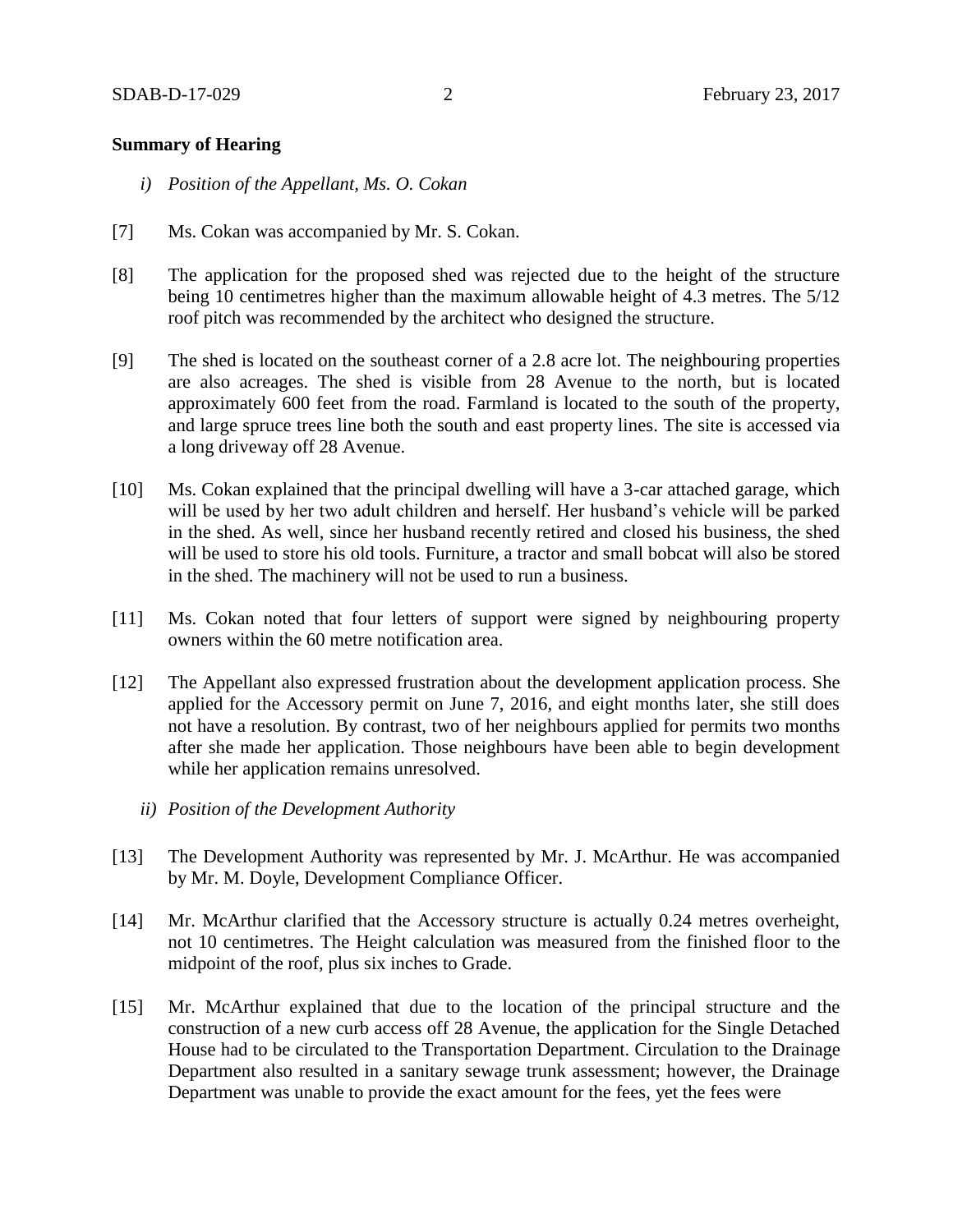required as a "prior to release" condition. As a result, the permit for the principal dwelling was delayed. At the same time, the Development Authority was unable to approve the application for an Accessory structure without an approved principal dwelling. Furthermore, a Development Officer has no authority to grant variances to height under the *Edmonton Zoning Bylaw.*

- [16] Upon questioning by the Board, Mr. McArthur expressed the view that the required variance of 0.24 metres would not have an undue impact upon neighbouring properties. He pointed out that the characteristics of the site mitigate the impact of a minor height variance.
- [17] He also had no concerns about the use of the shed for storage of machinery such as the bobcat. The site is served by a long driveway, and it is logical to use a bobcat for snow removal. However, to prevent the shed from being used for the purposes of a Major Home Based Business, one of the conditions of the permit was that such developments would require a separate permit application.
	- *iii) Rebuttal of the Appellant*
- [18] The Appellant confirmed that there were no concerns with the condition requiring a separate application for Home Based Businesses. Ms. Cokan noted that she has spoken with neighbours who have applied for Home Based Business development applications, and she understands the process thoroughly.

## **Decision**

- [19] The appeal is ALLOWED and the decision of the Development Authority is REVOKED. The development is GRANTED as applied for to the Development Authority.
- [20] In granting the development, the following VARIANCE to the *Edmonton Zoning Bylaw* is allowed:
	- 1) Section 50.3(2) is relaxed to permit a variance of 0.24 metres in Height to the Accessory building, for a maximum Height of 4.54 metres instead of 4.3 metres.

#### Advisement:

Any Home Based Business will require a separate development permit.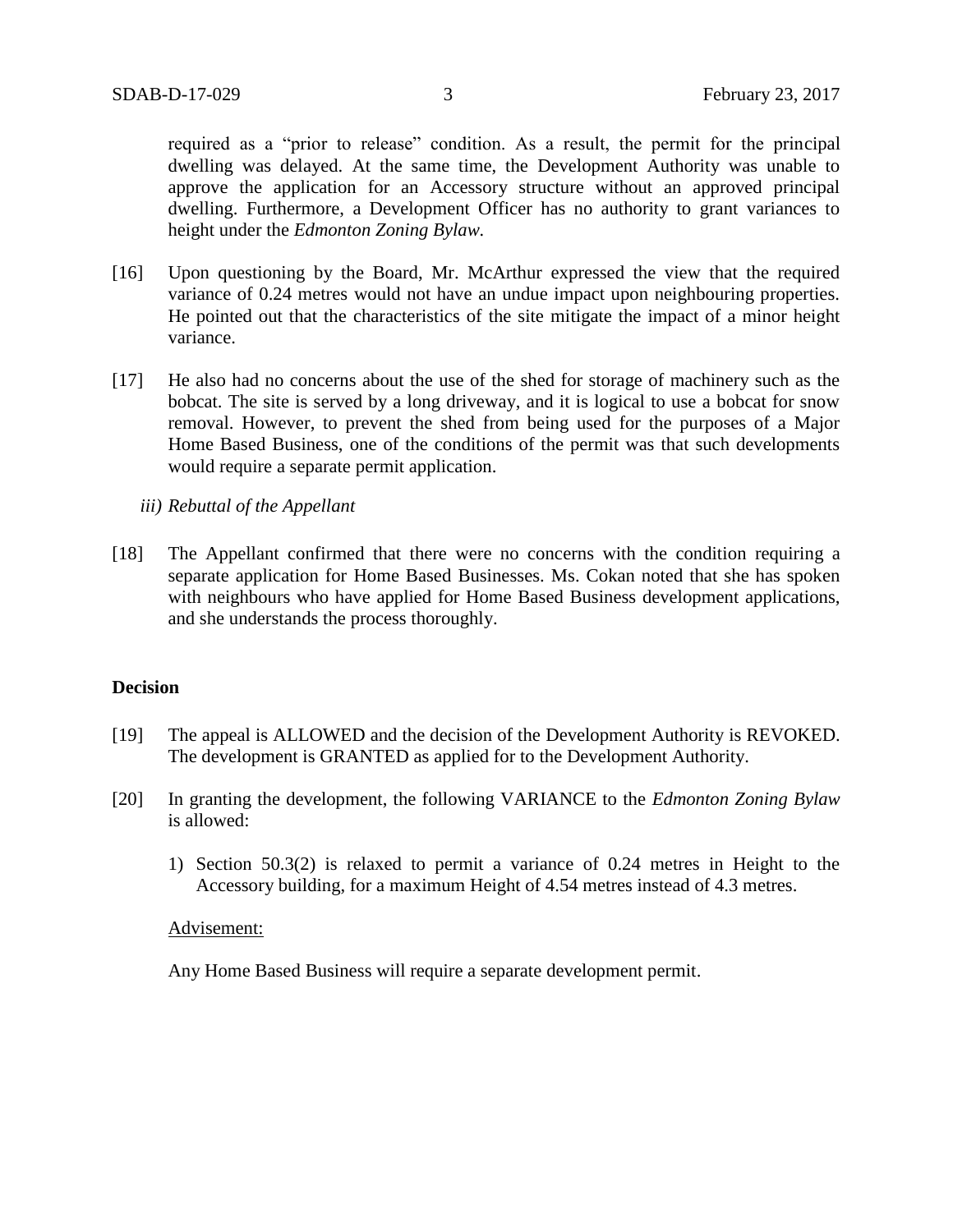### **Reasons for Decision**

- [21] The proposed structure is a 18.29 metre x 11.58 metre rear detached shed, an Accessory Use to the permitted Use of Single Detached House within the RR Rural Residential Zone.
- [22] The Development Authority confirmed that the only deficiency was the Height of the proposed Accessory structure. Section 50.3(2) states that an Accessory building or structure shall not exceed 4.3 metres in Height. The proposed shed exceeds the maximum allowable Height by 0.24 metres, for a total Height of 4.54 metres.
- [23] The Board has granted the required variance to section 50.3(2) for the following reasons:
	- a) The subject lot is located in the Rural Residential Zone, and is approximately 1.01 hectares in size.
	- b) The proposed structure is approximately 183 metres from 28 Avenue SW, which is the nearest developed road.
	- c) The shed is screened by vegetation both to the east and south of the subject site. The Board notes that the property to the east of the subject lot, which is closest to the proposed Accessory structure, is approximately two hectares in size, and that the property to the south of the subject lot is comprised of farmland.
	- d) When questioned, the Development Officer confirmed that he could see no negative impact upon the surrounding properties caused by the variance. He also confirmed that the Development Officer has no ability to grant Height variances.
	- e) The application has the support of the adjacent landowners.
- [24] For the above reasons, the Board finds that granting this variance will not unduly interfere with the amenities of the neighbourhood, nor materially interfere with or affect the use, enjoyment or value of neighbouring parcels of land. The appeal is allowed.

Mr. I. Wachowicz, Chairman Subdivision and Development Appeal Board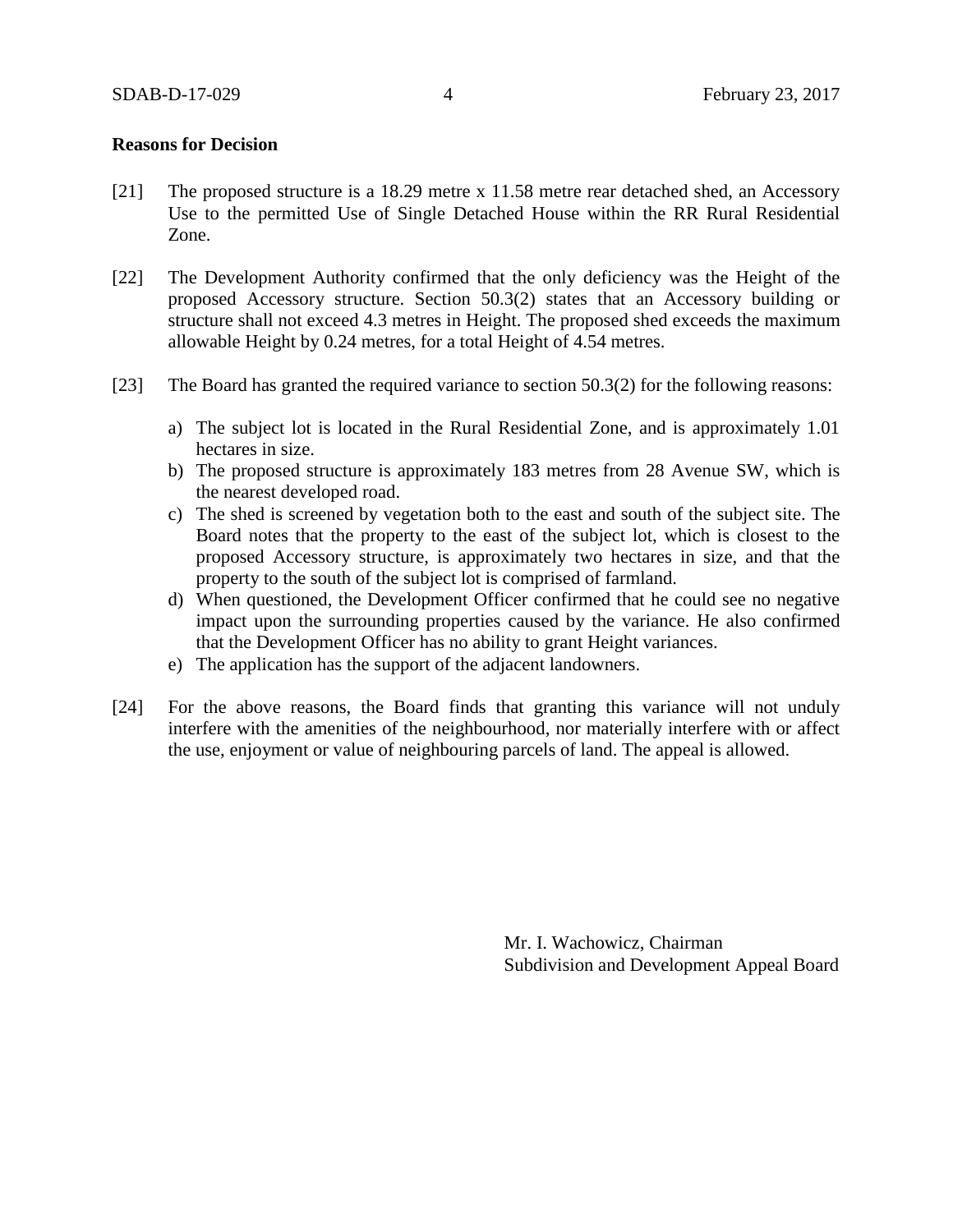## **Important Information for the Applicant/Appellant**

- 1. This is not a Building Permit. A Building Permit must be obtained separately from the Sustainable Development Department, located on the  $5<sup>th</sup>$  Floor, 10250 – 101 Street, Edmonton.
- 2. Obtaining a Development Permit does not relieve you from complying with:
	- a) the requirements of the *Edmonton Zoning Bylaw*, insofar as those requirements have not been relaxed or varied by a decision of the Subdivision and Development Appeal Board,
	- b) the requirements of the *Alberta Safety Codes Act*,
	- c) the *Alberta Regulation 204/207 – Safety Codes Act – Permit Regulation*,
	- d) the requirements of any other appropriate federal, provincial or municipal legislation,
	- e) the conditions of any caveat, covenant, easement or other instrument affecting a building or land.
- 3. When an application for a Development Permit has been approved by the Subdivision and Development Appeal Board, it shall not be valid unless and until any conditions of approval, save those of a continuing nature, have been fulfilled.
- 4. A Development Permit will expire in accordance to the provisions of Section 22 of the *Edmonton Zoning Bylaw, Bylaw 12800*, as amended.
- 5. This decision may be appealed to the Alberta Court of Appeal on a question of law or jurisdiction under Section 688 of the *Municipal Government Act*, RSA 2000, c M-26. If the Subdivision and Development Appeal Board is served with notice of an application for leave to appeal its decision, such notice shall operate to suspend the Development Permit.
- 6. When a decision on a Development Permit application has been rendered by the Subdivision and Development Appeal Board, the enforcement of that decision is carried out by the Sustainable Development Department, located on the 5th Floor, 10250 – 101 Street, Edmonton.

*NOTE: The City of Edmonton does not conduct independent environmental checks of land within the City. If you are concerned about the stability of this property for any purpose, you should conduct your own tests and reviews. The City of Edmonton, when issuing a development permit, makes no representations and offers no warranties as to the suitability of the property for any purpose or as to the presence or absence of any environmental contaminants on the property.*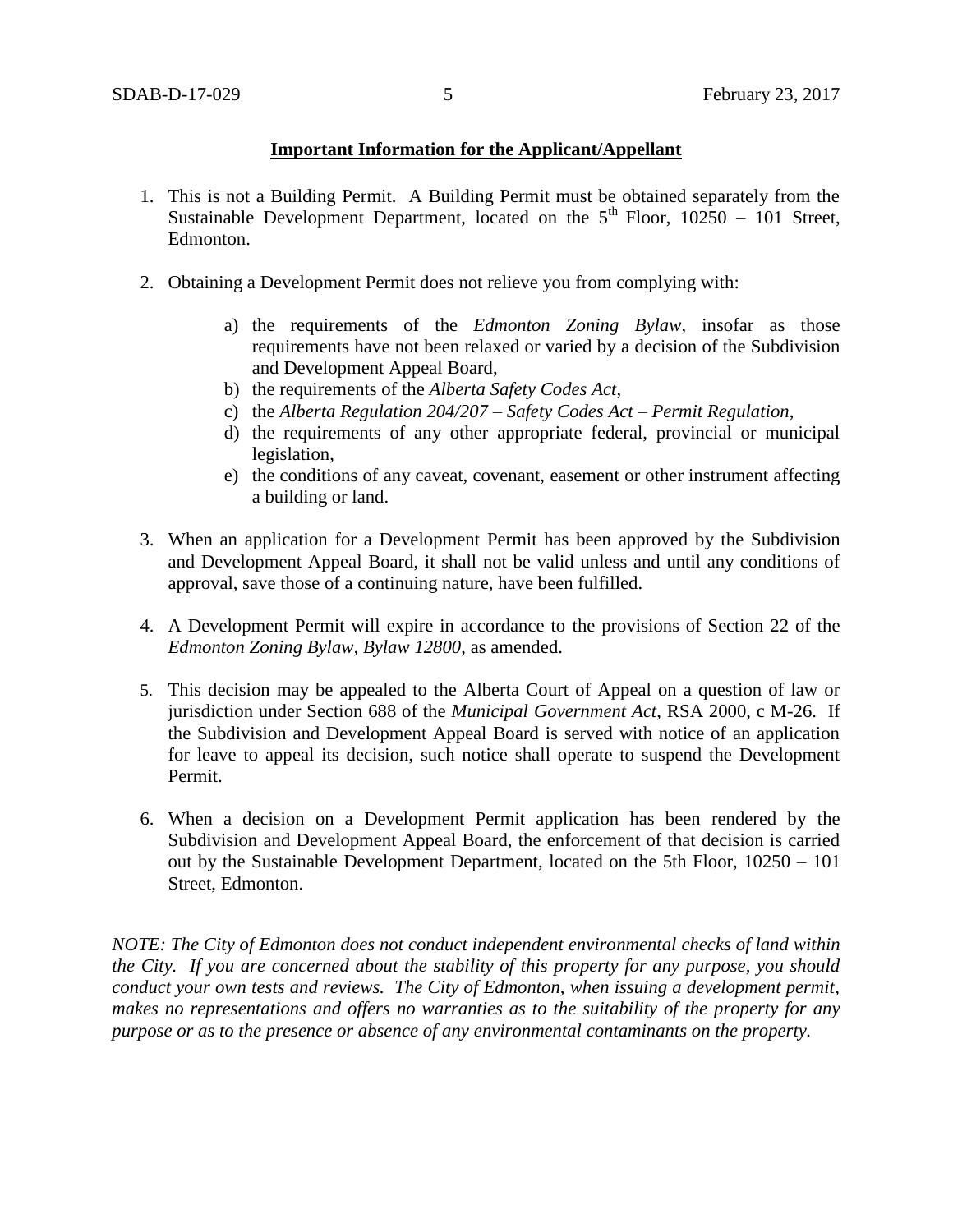

Date: February 23, 2017 Project Number: 111305898-001 File Number: SDAB-D-17-007

# **Notice of Decision**

[1] The Subdivision and Development Appeal Board, at a hearing on January 12, 2017, made and passed the following motion with the consent of all parties:

> "That the hearing for SDAB-D-17-007 be TABLED to February 8, 2017 at the written request of Legal Counsel for the Appellant and in agreement with the City of Edmonton, Sustainable Development."

[2] On February 8, 2017, the Subdivision and Development Appeal Board heard an appeal that was filed on December 14, 2016. The appeal concerned the decision of the Development Authority, issued on November 28, 2016, to:

> Comply with an Order to revert the building back to a Single Detached House AND acquire a Development Permit for interior alterations to complete the work AND reduce the number of occupants living in the building down to a single Household. This Order must be complied with before January 17, 2017

- [3] The subject property is on Plan 3816P Lot 11, located at 9267 110A Avenue NW, within the DC1 Area 6 McCauley Direct Development Control District. The Mature Neighbourhood Overlay, the Medium Scale Residential Infill Overlay and the Boyle Street / McCauley Area Redevelopment Plan apply to the subject property.
- [4] The following documents were received prior to the hearing and form part of the record:
	- Copy of Stop Order 111305898-001, dated November 28, 2016;
	- Copy of the Board's 2009 decision for the subject property, reference file number SDAB-D-09-289;
	- 2014 Application to amend Bylaw 17249 Area 6 within the Boyle Street/McCauley Area Redevelopment Plan;
	- 2015 Report to Council regarding Bylaw 17249 Area 6 rezoning;
	- Development Authority's written submissions, dated December 22, 2016, including supporting materials; and
	- Appellant's written submissions, including supporting materials.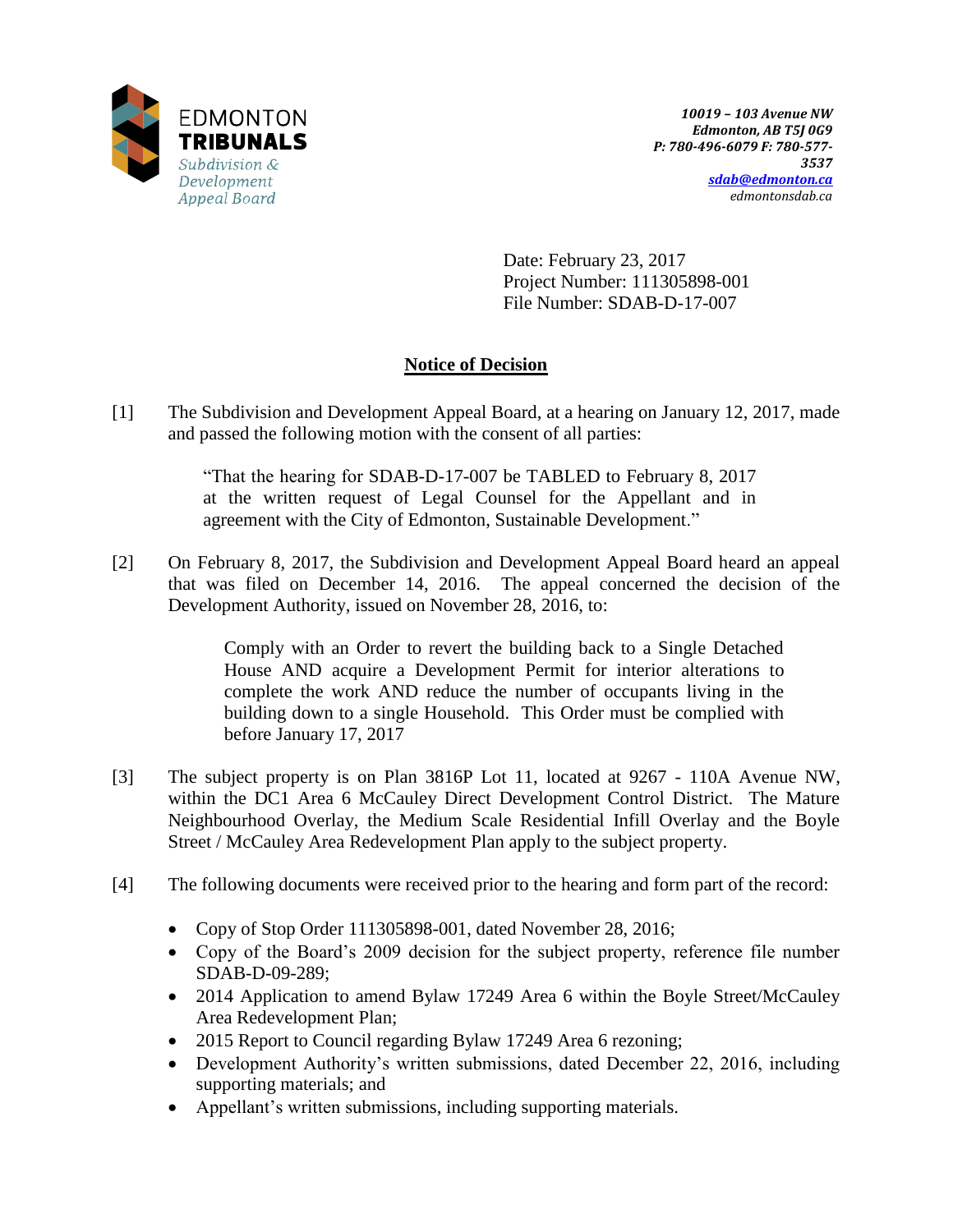### **Preliminary Matters**

[5] The Board made and passed the following motion:

"That SDAB-D-17-007 be raised from the table."

- [6] At the outset of the appeal hearing, the Chairman disclosed that as a lawyer, he was acquainted with legal counsel for the Appellant, as the two were opposing counsel for a matter before the Alberta Court of Queen's Bench, unrelated to this appeal. The Chairman confirmed with the parties in attendance that there was no opposition to the composition of the panel, and no opposition was noted.
- [7] The Chairman outlined how the hearing would be conducted, including the order of appearance of parties, and no opposition was noted.
- [8] The Appellant confirmed that notice of the decision was received on December 1, 2016. As the appeal was filed on December 14, 2016, the Board was satisfied that the appeal was filed within the 14 day limitation period, in accordance with section  $686(1)(a)(i)$  of the *Municipal Government Act*, RSA 2000, c M-26.

### **Summary of Hearing**

- *i) Position of the Appellant, 1223382 Alberta Ltd.*
- [9] Mr. D. Severin appeared on behalf of the Appellant, which was also represented by legal counsel, Mr. M. Kirk.
- [10] In 1961, the then property owner received an approved development permit for a Single Detached House ("One Family Dwelling") and a foster home for six children. In 1981, a permit was granted for the construction of rooms in the basement of a One Family Dwelling. This 1981 permit was the most recent approved permit on record, and it was the Appellant's understanding that the property has continued to operate as a Single Detached House.
- [11] When Mr. Severin purchased the home in 2009, the property contained 12 suites. It was derelict, required numerous renovations, and Mr. Severin had to coordinate with Capital Health to remove the transient individuals occupying the premises. In 2009, he applied for a development permit to change the Use from a Single Detached House to Six Dwelling Apartment House. The application was refused by both the Development Authority and the Subdivision and Development Appeal Board.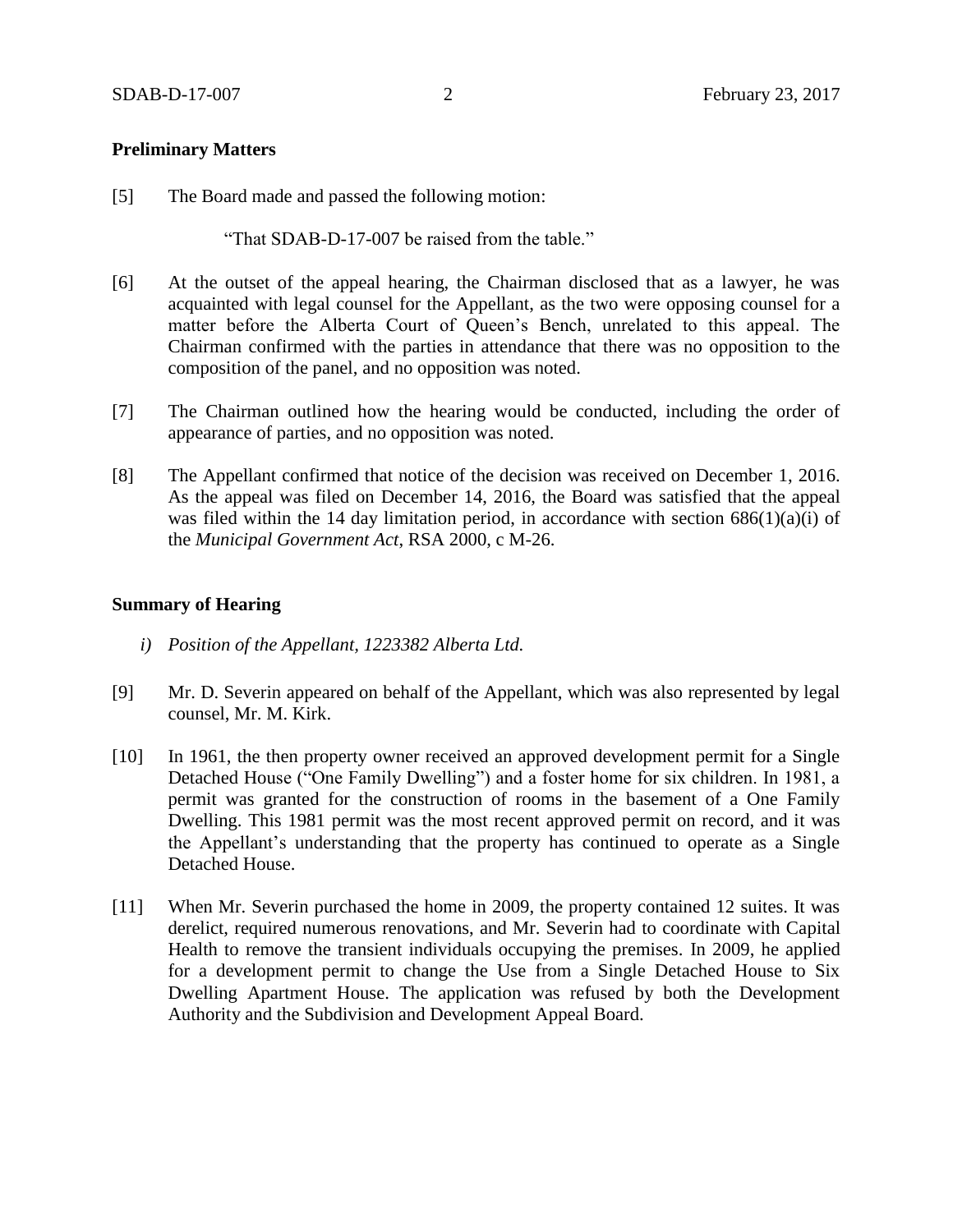- [12] In 2010, Mr. Severin submitted a request for rezoning of the subject Site, which if approved, would have allowed him to operate the subject property as an Apartment House with six Dwellings. However, he did not follow through with the rezoning application. Upon questioning by the Board, Mr. Severin was unable to provide an explanation as to why he did not pursue the rezoning application further.
- [13] The Appellant now seeks a variance to the Stop Order for a minimum three month extension (though six months would be preferable), which would provide the Appellant enough time to submit a development application for a Secondary Suite development, while also applying for rezoning of the subject Site. The extension would also provide Mr. Severin's tenants sufficient time to seek alternative low-income accommodation.
- [14] The Appellant submitted that allowing the property to continue operating in the short term would not unduly interfere with the amenities of the neighbourhood, nor materially interfere with or affect the use, enjoyment or value of neighbouring parcels of land. An informal survey of about 10 properties in close proximity demonstrate that there is a mix of multi-unit properties in the area. One of Mr. Severin's neighbours who owns a property with four suites has commented that he has never had difficulties with tenants from Mr. Severin's property. Mr. Severin also referred to his ability to be flexible with rent payment for his low-income tenants. He emphasized that he is not a slum landlord, and referred to email correspondence from his tenants in support.
- [15] Upon questioning by the Board, Mr. Severin clarified that three suites in the house are currently occupied by unrelated tenants. One of the suites will be vacant by the end of the month, and he has no intention of filling the remaining vacancies until this development permit matter is resolved.
- [16] The Board noted that this appeal concerns the stop order that was issued, and questioned the Appellant as to whether there were any concerns about the wording of the stop order, specifically the use of the terminology "to *revert* the building back to a Single Detached House" [emphasis added]. Mr. Kirk submitted that the subject property has always had a permit for a Single Detached House, and that the stop order is effectively requiring Mr. Severin to *continue* the Single Detached House Use. He noted that the 2009 application to change the Use to an Apartment House was refused, and that the property has continued to exist as a Single Detached House.
	- *ii) Position of the Development Authority*
- [17] The Development Authority was represented by Mr. B. Bolstad, Development Compliance Officer.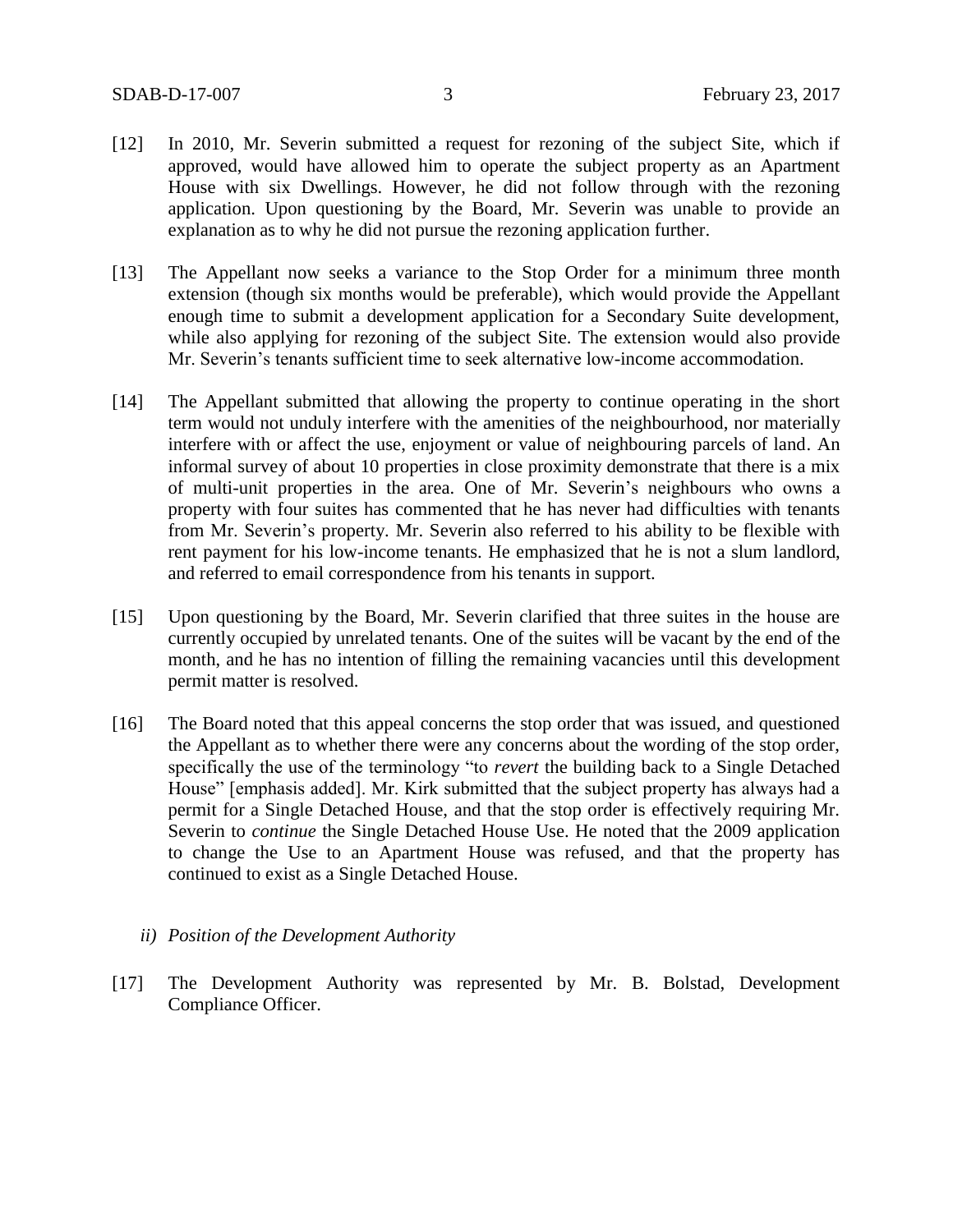- [18] Mr. Bolstad provided a summary of the subject property's current state. Upon entry from the front door, a common hallway provides access to the second floor, which houses three Dwellings each with an individual door number. Two other Dwellings exist on the main floor, and one more in the basement. The basement is accessible from a separate entrance on another side of the building.
- [19] Of the six suites, he was able to obtain access into one of the suites, and confirmed that it contained all the components comprising of a Dwelling as defined under the *Edmonton Zoning Bylaw.* These components included accommodation for sanitary and cooking facilities. Although he was unable to access the remaining suites, he confirmed that all suites were independent Dwellings, accessible only by the tenants renting those units. In his view, it was "plain as day" that the property was not operating as a Single Detached House.
- [20] Upon questioning by the Board, Mr. Bolstad acknowledged that other development options are available for the Appellant. For example, Secondary Suites, Semi-detached Housing and Duplex Housing are listed Uses within this direct control district. Garage Suites and Garden Suites are also possible options. However, he reiterated that what is existing now is Apartment Housing, which is not a listed Use in this direct control district.
- [21] Mr. Bolstad also reviewed the planning policies set out in the Boyle Street/McCauley Area Redevelopment Plan (the "ARP"), and noted that the rationale of the DC1 Area 6 McCauley Direct Development Control District is "To provide a district which will accommodate affordable housing options designated to promote the family-oriented character of the neighbourhood…" Map 3 of the ARP designates family-oriented housing opportunities, which includes residential developments with individual and private access to at-Grade entryways, as well as direct access to private amenity areas. In his view, the subject property does not meet these guidelines.
- [22] The Board pointed out that under Bylaw 17249, passed on June 22, 2015, Single Detached Housing was not a listed Use in this direct control district. It was only after Bylaw 17664, passed on June 13, 2016, that Single Detached Housing was added. The Board questioned whether as a result of the omission of Single Detached Housing from Bylaw 17249, the property became a legally non-conforming use. Noting that the Development Authority has characterized the existing property as Apartment Housing, the Board further questioned whether the non-conforming use ceased for a period greater than six months, and if so, whether it is appropriate to issue a stop order to "revert" the development to a Single Detached House.
- [23] Mr. Bolstad did not have information pertaining to the omission of Single Detached Housing from Bylaw 17249, nor had he considered that the property might have been a legally non-conforming use at one point. He therefore provided no comment in this regard, but confirmed that the stop order requires that the property be reverted to the Single Detached House pursuant to the 1981 development permit.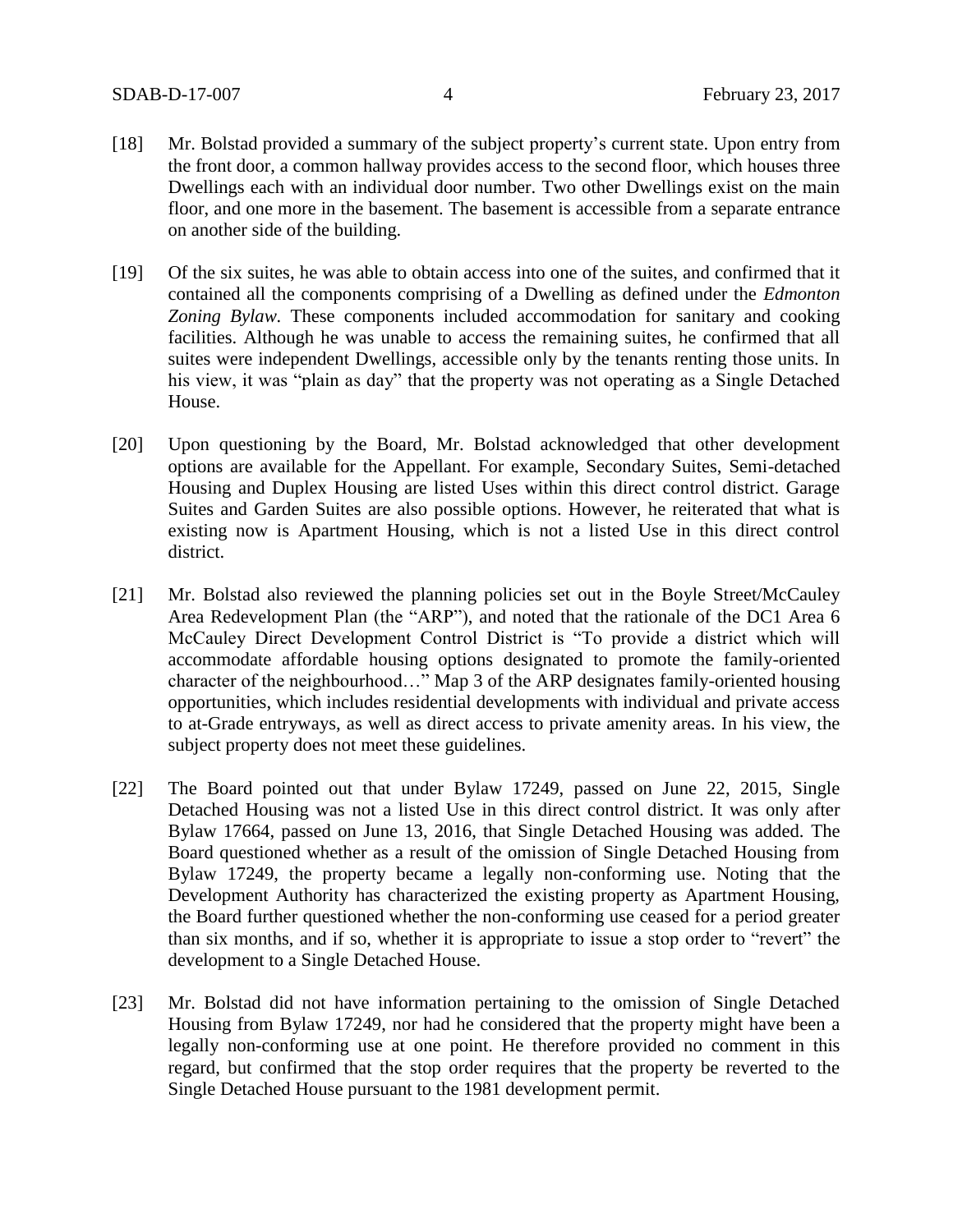[24] Upon questioning by the Board, Mr. Bolstad stated that as the enforcement date of the original stop order has passed, an additional 30 days would be appropriate. Thirty days would also provide time for the Appellant to appeal the stop order to the Court of Appeal, should the Appellant choose to do so.

### *iii) Rebuttal of the Appellant*

- [25] The Appellant confirmed that the current tenants are aware of the stop order, but a precise vacate date has not been provided to them yet. The Appellant reiterated that a minimum three months extension on the enforcement date would be preferable. This time would be used by Mr. Severin to apply for the required development permits, seek rezoning, and provide the tenants an opportunity to seek alternative accommodations if needed.
- [26] Mr. Severin also expressed frustration over the inconsistent communication from the City. He noted that while he received notice of the 2014 violation ticket and \$1,000 fine, all other notices related to enforcement never reached him.
- [27] Upon questioning by the Board, Mr. Severin confirmed that all six suites have their own sanitary and cooking facilities.

### **Decision**

[28] The appeal is ALLOWED IN PART and Stop Order 111305898-001 is UPHELD, subject to the following AMENDMENT:

> Comply with an Order to revert the building back to a Single Detached House AND acquire a Development Permit for interior alterations to complete the work AND reduce the number of occupants living in the building down to a single Household. This Order must be complied with before **May 29, 2017.** [emphasis added to highlight amended date]

### **Reasons for Decision**

- [29] The subject property is located within the DC1 Area 6 McCauley Direct Development Control District. Within this direct control district, Apartment Housing is not a listed Use.
- [30] It was acknowledged by all parties that the most recent approved development permit for the subject Site was granted in 1981. The 1981 permit described the following development: "To construct rooms in the basement of a single detached house." The approved permit included a stamped notation: "NOT TO BE USED AS A SUITE".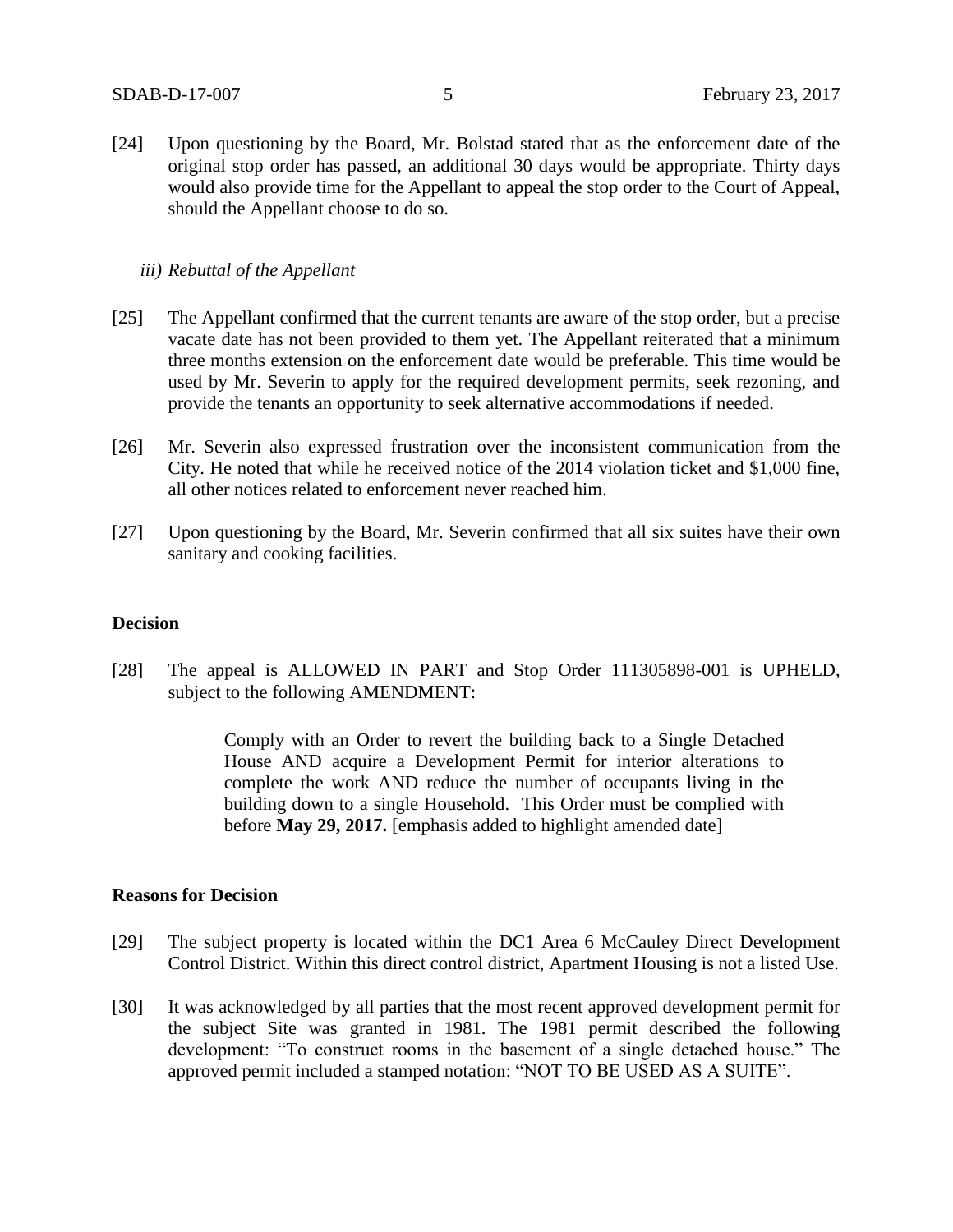This 1981 permit follows the issuance of a 1961 permit for a "One family dwelling [and] foster home for 6 gov't wards (ages 6 to 15 years)". Accordingly, Apartment Housing was never allowed at any time by the City of Edmonton for the subject Site.

- [31] Section 6.1(27) of the *Edmonton Zoning Bylaw* defines Dwelling as "a self contained unit comprised of one or more rooms accommodating sitting, sleeping, sanitary facilities, and a principal kitchen for food preparation, cooking, and serving. A Dwelling is used permanently or semi-permanently as a residence for a single Household." The evidence of the Appellant made it clear that there are six self-contained units comprised of one or more rooms that accommodate sitting, sleeping, sanitary and food preparation facilities. As there are six Dwellings in the principal building on the subject Site, the Use of the subject Site is that of Apartment Housing, which is defined under section 7.2(1) as "development consisting of one or more Dwellings contained within a building in which the Dwellings are arranged in any horizontal or vertical configuration, which does not conform to the definition of any other Residential Use."
- [32] As a result, the current Use of the subject Site is not permitted under the *Edmonton Zoning Bylaw* and the DC1 Area 6 McCauley Direct Development Control District. The Development Authority was correct in issuing a stop order requiring the cessation of that illegal Use.
- [33] To allow the orderly compliance with the stop order, given the existence of current tenants in the apartment, the Board is amending the stop order to require compliance within 90 days from the date of the issuance of this Board's written decision. As the  $90<sup>th</sup>$ day falls on Sunday, May 28, 2017, the amended enforcement date has been set for Monday, May 29, 2017. In all other respects, the appeal is denied.

Mr. I. Wachowicz, Chairman Subdivision and Development Appeal Board